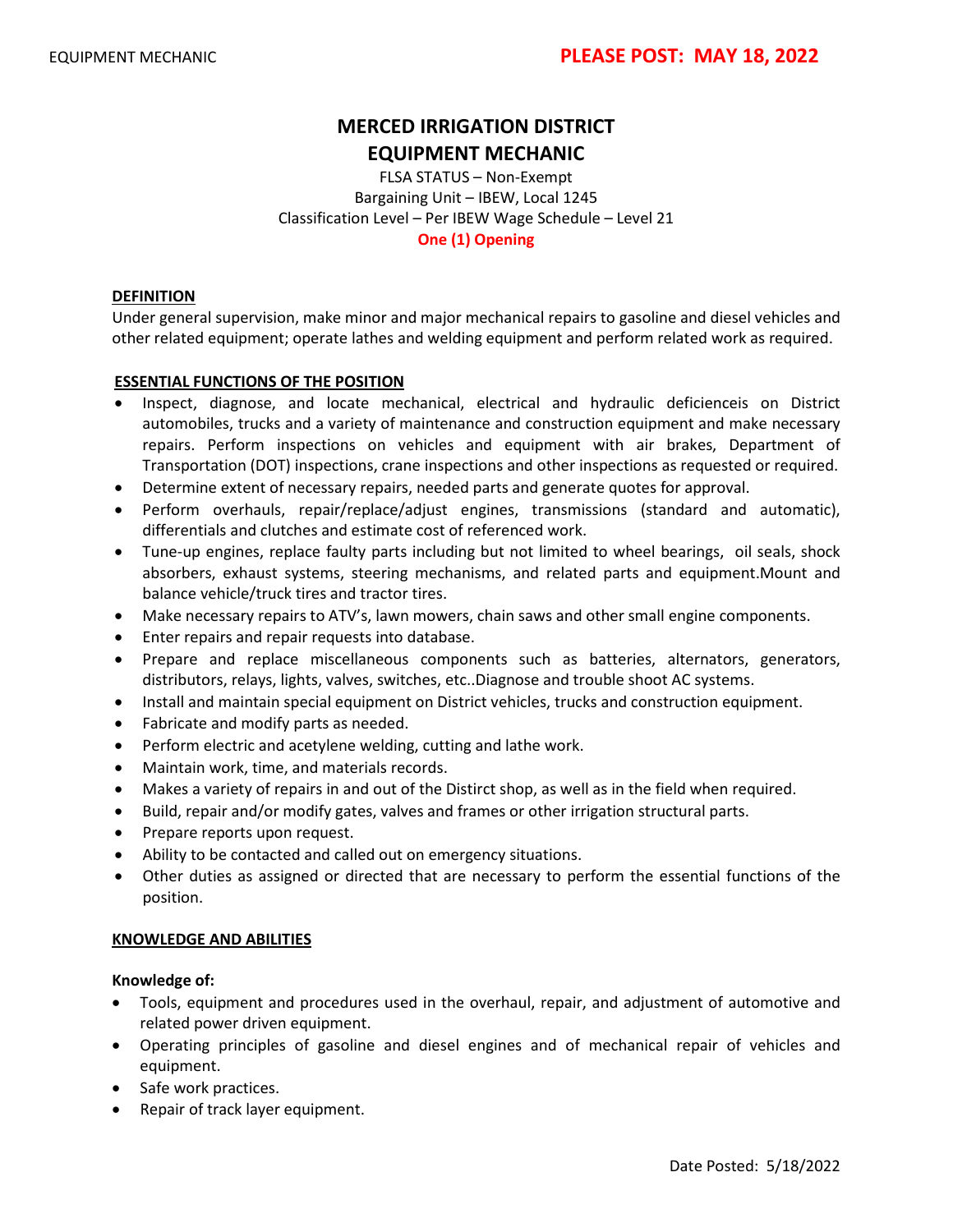- Analyzers, scopes and electronic ignition test equipment.
- Maintenance and operation of hydraulic equipment.

## **Ability to:**

- Ability to read and comprehend service manuals, electrical and hydraulic schematics and apply to the repair of referenced systems.
- Inspect gas and diesel power driven equipment to locate deficiencies and estimate the cost and time of repairs.
- Interpret diagnostic code readers, including the ability to use code reader (Scanner) to diagnose deficiencies.
- Perform minor and major mechanical repair on District-owned mechanical equipment.
- Use a variety of tools and equipment with skill.
- Mount and balance vehicle/truck/tractor tires.
- Maintain a variety of shop and repair records, including entering data into work order and database system.
- Diagnose and trouble shoot AC systems.
- Understand and carry out oral and written directions.
- Establish and maintain cooperative relationships with co-workers and those contacted in the course of work.

## **EXPERIENCE**

- Three (3) years of experience in the repair of automotive and light and heavy power driven equipment.
- Three (3) years of experience with hydraulic system operations and procedures.

## **EDUCATION**

- Any combination of education and experience equivalent to completion of High School.
- Any technical certicates are a plus.

## **NECESSARY SPECIAL EQUIPMENT**

- Possession of an appropriate California Driver's License.
- A Department of Motor Vehicles "Driver Record Information" print-out will be required at time of hire. Must be enrolled in District's DMV pull-notice program.

# **TYPICAL PHYSICAL ACTIVITIES**

The physical and mental demands of this position are described below. Reasonable accommodations may be made to enable individuals with disabilities to perform the essential functions of the position.

- Operates District vehicles going to and from job sites for equipment repair.
- Must be able to carry, push, pull, reach, and lift equipment and parts weighing up to 50 pounds and more on occasion.
- Communicates orally with District staff in face-to-face, one-to-one settings.
- Regularly uses a telephone for communication.
- Stands for extended periods of time.
- Work involves exposure to dust, lubricants, cleaning solutions and chemicals.
- Hearing and vision within normal ranges.

## **ENVIRONMENTAL FACTORS:**

- Exposure to the sun: 50% or less work time spent outside a building and exposed to the sun.
- Some work performed in an outside environment.